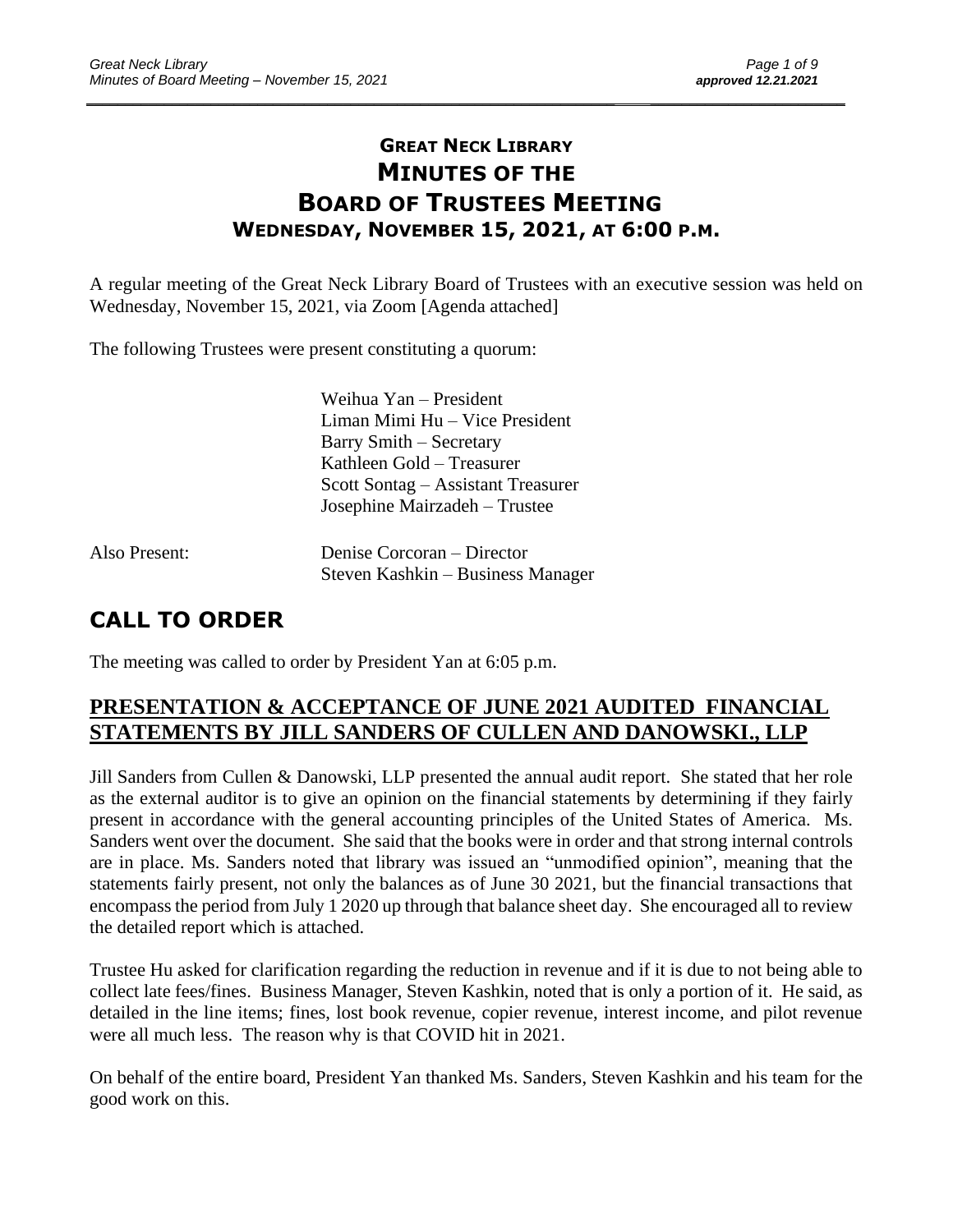### **Upon motion by Trustee Gold, seconded by Trustee Hu, and after discussion, it was,**

RESOLVED, that the Great Neck Library Board of Trustees accept the audited Financial Statements and the Auditor's Report for the fiscal year ended June 30, 2021.

**VOTE:** Yes – 5 (Yan, Hu, Smith, Gold, Mairzadeh) Absent from  $Vote-1$  (Sontag) *MOTION CARRIED*

# **PUBLIC COMMENTS ON PUBLISHED AGENDA**

K. Schader – Regarding Parkville Renovation: 1. Will the branch need to close, if so, when and for how long? Having branches closed really effects the community. 2. Will moving the children's room to the rear of the branch present staffing challenges? 3. What of the renovation is essential in terms of repairs and upkeep versus a cosmetic change? 4. Will the number of books available for browsing increase?

President Yan stated that since the renovations are extensive, the branch will need to completely close for approximately four to six months or longer. He acknowledged the community's concern regarding the relocation of the children's room and said this will need to be discussed more.

M. Wohlgemuth – Regarding Parkville Renovation: 1. Believes there is little browsing in the branch. 2. The renovation plan has been vetted by the previous board. 3. Doesn't see relocation of children's room as a problem and feels the space is better used for that than as a meeting room.

Trustee Smith said that previous boards agreed to move the children's room to the back based on the fact that it is a bigger and better lit space. He added that per the architect the number of books and seating will increase after the renovation.

## **MINUTES**

### **Regular Board with Executive Session Meeting Minutes**

**Upon motion by Trustee Smith, seconded by Trustee Gold, it was,**

**MOVED,** that the Great Neck Library Board of Trustees approve the minutes of the November 3, 2021 board meeting with executive session as presented.

**VOTE:** Yes – 6 (Yan, Hu, Smith, Gold, Sontag, Mairzadeh) *MOTION CARRIED UNANIMOUSLY* 

# **TREASURER/BUSINESS MANAGER REPORT**

**Upon motion by Trustee Gold, seconded by Trustee Mairzadeh, it was,**

**RESOLVED,** that the Great Neck Library Board of Trustees accept the following financial reports which have been reviewed by the Audit Committee**:** 

a. November 15, 2021, Treasurer's Report;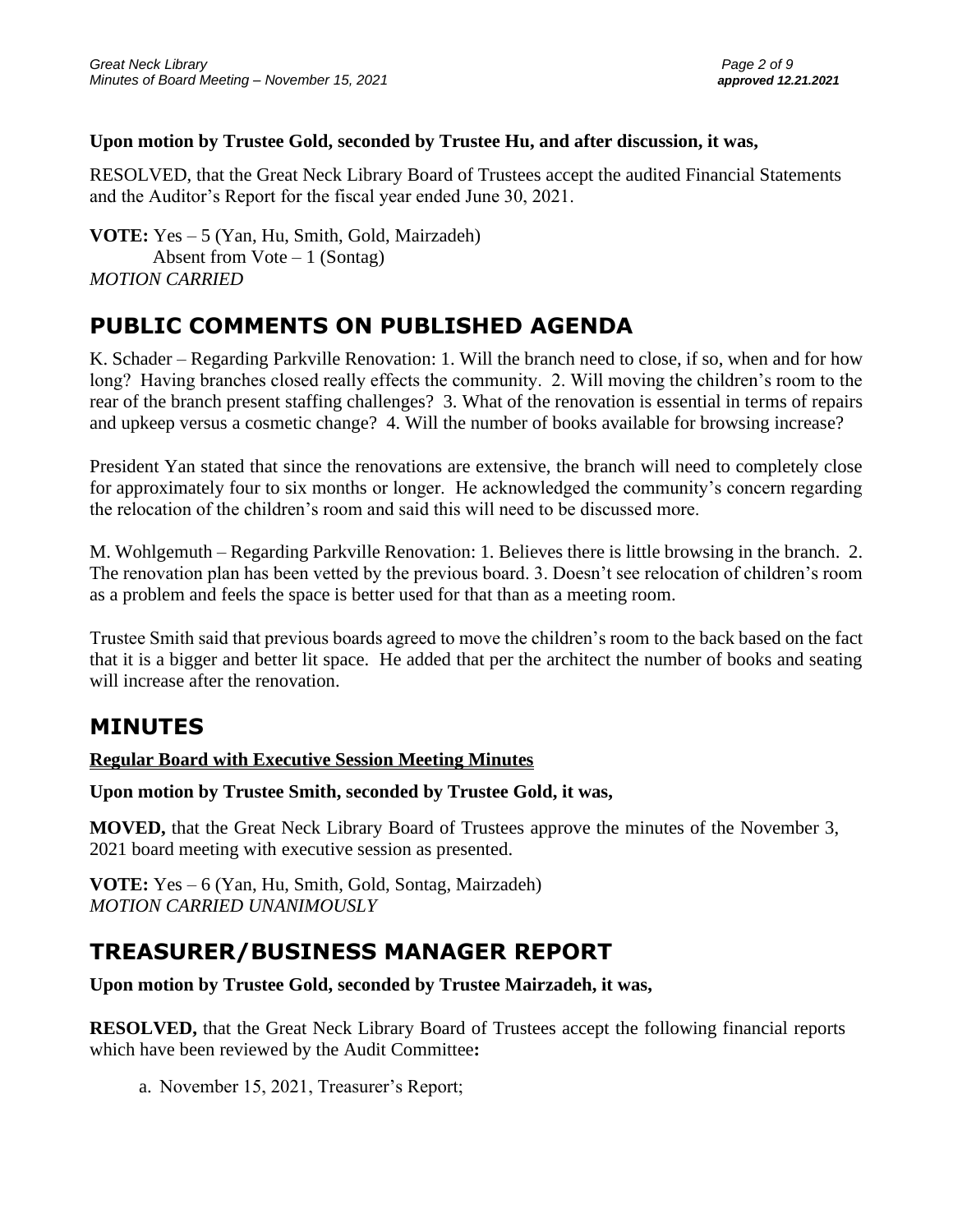- b. Warrant dated November 1, 2021 through November 7, 2021 which has been reviewed by the Treasurer, the sums set against their respective names, amounting in the aggregate to \$762,025.83.
- c. Payroll Warrants for pay dates October 7 and October 21, 2021, which have been reviewed by the Treasurer, (in the amounts of \$149,469.29 and \$140,329.27, respectively,) for a total of \$289,798.56.

**VOTE:** Yes – 6 (Yan, Hu, Smith, Gold, Sontag, Mairzadeh) *MOTION CARRIED UNANIMOUSLY* 

# **PAYROLL CHANGES**

#### **Upon motion by Trustee Gold, seconded by Trustee Hu, it was,**

**RESOLVED,** that the Great Neck Library Board of Trustees accept the Payroll Changes report of October 1 through November 4, 2021 as presented, which has been reviewed by the Audit Committee.

**VOTE:** Yes – 5 (Yan, Hu, Smith, Gold, Mairzadeh) Absent from  $Vote-1$  (Sontag) *MOTION CARRIED*

## **REPORTS**

### **Policy and Bylaws Committee**

Trustee Hu reported that the committee met on November  $9<sup>th</sup>$  after a long hiatus. Past topics, including late fee amnesty and library card age groups, were brought back for discussion. She noted that the committee will continue to work under the framework provided by Rebekkah Smith Aldrich. Trustee Hu shared that the possibility of a "library of things" and the loaning out of iPads and hotspots are being considered. She added that trustee training and emails were also on the agenda. Trustee Hu said that this training is now mandated by the NYS but that the library is a step ahead since they already did it last year. She reported that a patron was in attendance at the meeting to discuss the library's existing mask mandate. Trustee Hu said that although the committee is not presenting any items for board approval tonight, they did task Director Corcoran with reviewing the policy manual to recommend outdated sections that should be removed.

### **Director's Report**

Director Denise Corcoran welcomed all in attendance and thanked them for their interest and involvement. She reported that Staff Development Day was held on November  $11<sup>th</sup>$  where required training was completed and staff wellness activities were held. Director Corcoran shared that administration has been focused on staffing due to the library's critically low levels. Several positions have been posted, interviews have been conducted and, on tonight's agenda there are numerous resolutions for the approval of new hires. She announced that the NLS member support for 2022 and 2023 is attached for board approval. Director Corcoran shared that NLS uses a four-factor calculation to determine each library's share with equal weight to population, cardholders, materials expenditures, and net circulation. Based on the formulas attached, Great Neck Library's contribution will be reduced by \$9,494. spread over the course of two years. She stated that the NLS direct assessment reimbursement has been changed. Great Neck is routinely a negative use library, which means that our patrons, go and borrow from other libraries, more than other patrons come here. She said this is due to several factors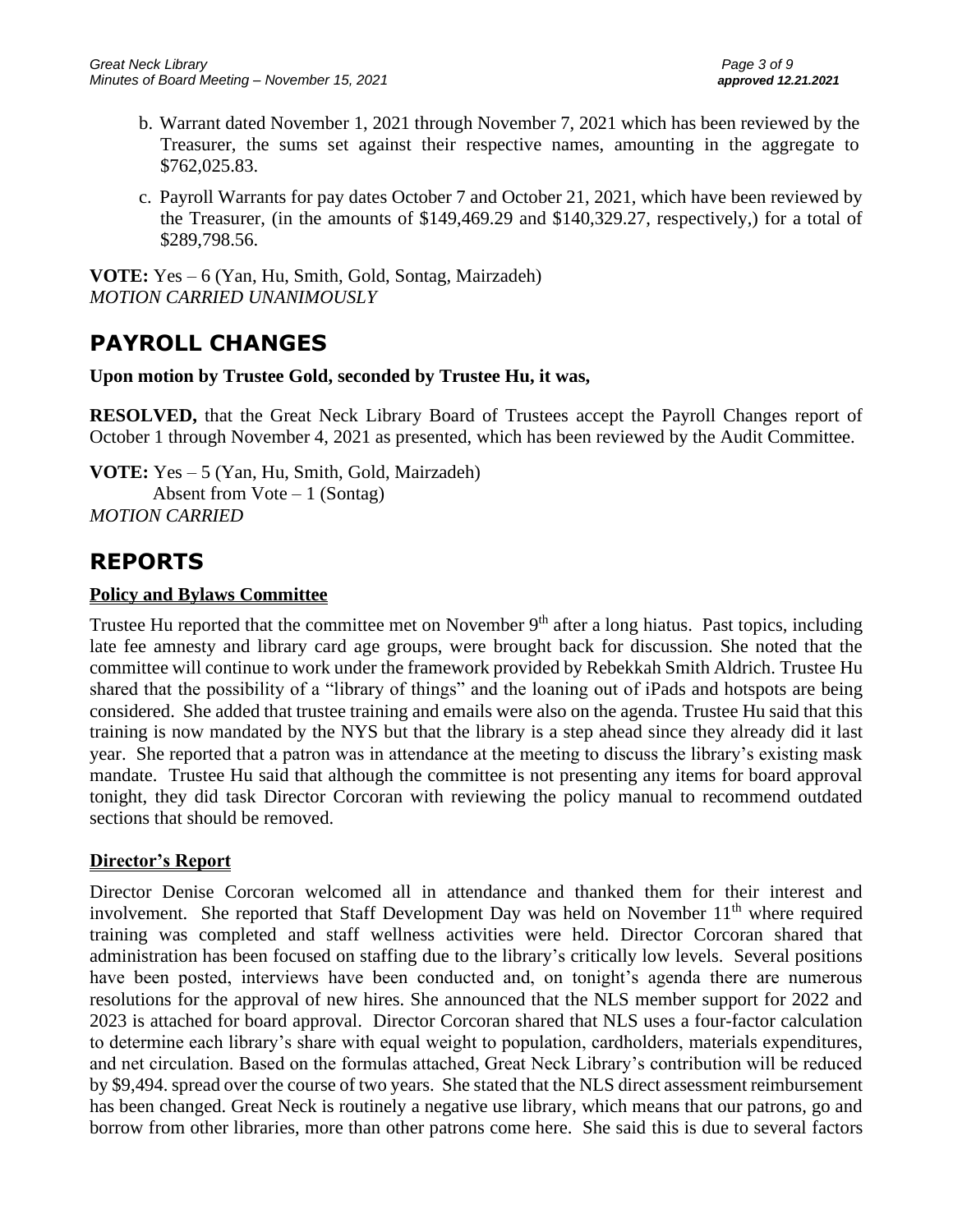but since the formula will now be recalculated in a different way, it will actually result in a savings for us. Director Corcoran reported that the board approved the purchase and installation of a new HVAC unit for Lakeville. The vendor came in to the branch but the unit that was sourced would not fit correctly without major modifications and because of supply chain issues, our vendor is having difficulty getting the equipment that is right for us. She added that they are looking at another unit right now and will share updated information as it becomes available. Director Corcoran reported that the library received recognition from PSE&G as a Green Business Leader for participating in Long Island's Commercial Efficiency Program. She announced that new shelving has been installed at Main and the children's room has more shelving so books will be moved from storage and onto those shelves as quickly as possible. Director Corcoran added that shelves will be also installed in the Adult Reference and Media areas.

Trustee Hu wondered if NLS usage calculation takes the library's collection into account. She asked how visits to the physical library are counted. Director Corcoran said that over the past three years Great Neck has been a negative use library which means that we had to pay additional money because our patrons were using other places more. NLS's formula for that is now being changed by calculating using the ILS (catalog system). Since our library is one of three libraries that has a standalone ILS system we will actually benefit from the change.

Trustee Hu applauded the library for its recognition from PSE&G. She mentioned that she has received comments from patrons questioning why the library lights are on during the night at Main when it is closed. Trustee Hu recalls a conversation at a previous meeting regarding our maintenance staff having control over that. President Yan stated that this had been discussed with the interim director who was supposed to look into having the facilities manager trained on the operation of the light switch controls. He asked Director Corcoran to please follow up.

Trustee Smith requested an overview of the number of vacant positions in the library system and the status of the Assistant Director position. Director Corcoran referred to the attached payroll changes report which lists the current open funded positions. She said there currently are over two dozen open positions which cannot be posted all at once. Director Corcoran noted that there are various reasons why positions are open, such as retirement or relocation. She stated that job postings are up each week and that interviews are ongoing. Director Corcoran said that on call staff is filling the gaps but that is not enough. Interview committees have been formed to search for the most qualified candidates so that we can have the best workforce possible. She added that the Assistant Director position has not been posted because with all the other openings it is critical to first get staff in to continue daily library operations. Director Corcoran hopes to keep getting staff in and then post for the Assistant Director position.

Text of Denise Corcoran's, Director, written report is below:

#### **ADMINISTRATION**

- We had our GNL Staff Development Day on November 11<sup>th</sup>. Required training for technology and the NYS Hero Act occurred as well as staff wellness seminars.
- I have met with various Department and Branch Heads to discuss library operations, programming and upcoming initiatives.
- I am currently evaluating and prioritizing staffing needs, reviewing applications, and interviewing candidates for open funded positions.
- I continue to meet with the Presidents of the Department Head and Staff Association to ensure open lines of communication and a good working collaboration.
- I have had several phone conversations with our patrons to resolve issues and hear suggestions for better service.
- NLS Member Library Support Attached is the 2022 and 2023 NLS Member Library Support information. NLS uses a four-factor calculation to determine each library's share with equal weight to population, cardholders, materials expenditures, and net circulation. Based on the formulas attached, Great Neck Library's contribution will be reduced by \$9,494. spread over the course of two years. I recommend approving.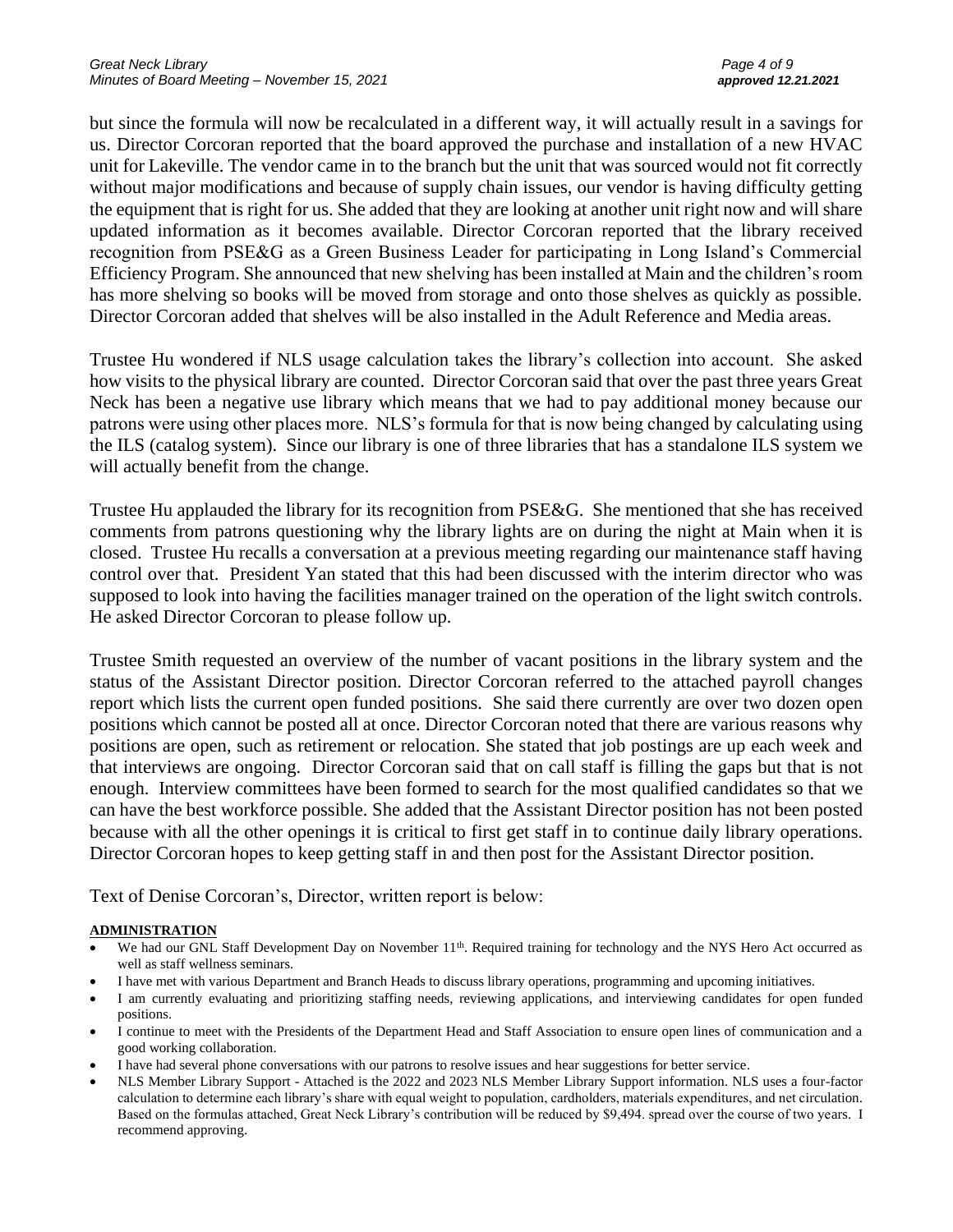• NLS Direct Access Reimbursement- NLS will be stopping direct access reimbursement and instead incorporate direct access into the formula for calculating annual ILS consortia fees. Great Neck Library is routinely a negative-use library and therefore stands to benefit since the ILS fee calculation does not impact us.

#### **COMMUNITY & OUTREACH**

- Meeting with Northwell Health regarding partnership opportunities
- Meeting with Innovative regarding products

#### **MAIN LIBRARY**

- The installation of additional shelving at Main began on November 11, 2021 in the Children's room. Shelving will also be installed in the Media room and Adult areas.
- The donated tree from Jerrald Weinstein in memory of his wife has been planted.

#### **BRANCHES**

- We received a note of recognition as a PSEG Long Island Green Business Leader for participating in the PSEG Long Island's Commercial Efficiency Program at Station.
- The Parkville renovation project has been submitted to the Department of Library Development (DLD) for review for Construction Aid funding. According to NLS, after DLD reviews and approves NLS' recommendations, the projects are forwarded to the Dormitory Authority of the State of New York (DASNY) for review and final approval. We may not receive notification concerning the award until June 2022. NLS capped funding for projects of our size at \$232,336.
- The Lakeville Branch is temporarily closed due to issues with the HVAC. We are experiencing problems in securing equipment due to supply chain issues.

#### **LEGISLATION**

- OSHA Emergency Temporary Standard **<https://www.osha.gov/sites/default/files/publications/OSHA4161.pdf>**
- **Open Meetings (S.1150-A/A.1228-A)** Documents need to be made available "at least twenty-four hours" prior to the meeting.
- Public Officers Law A1108—A Minutes taken at a meeting of a public body be posted on the agency's website within two weeks from an open meeting and one week from an executive session.

## **OLD BUSINESS**

## **(a) Untable the motion to authorize Stalco Construction to complete Parkville renovation**

#### **Upon motion by Trustee Smith, seconded by Trustee Gold and after discussion, it was,**

**RESOLVED,** that the Great Neck Library Board of Trustees take from the table the motion relating to the authorization of Stalco Construction for the completion of the Parkville Renovation at a cost of \$630,000 to be charged to the Branch and Special Services Fund.

**VOTE:** Yes – 3 (Smith, Gold, Mairzadeh)  $No - 3$  (Yan, Hu, Sontag) *MOTION DEFEATED*

*Board Comments: Trustee Gold stated that a major concern of the community is for Lakeville and Parkville to be closed at the same time because it greatly affects the people who live geographically closer to them.*

*Trustee Smith said that this vote does not signify that construction will start immediately and that the start date will be up to the director and construction company. Elisabeth Martin, Architect - MDA, stated that usually there is one to two months of mobilization if work starts immediately. She opined that the library can make the start date of the renovation contingent upon Lakeville being reopened.*

*President Yan noted that although the motion was defeated it may be brought back for a vote at a future meeting.*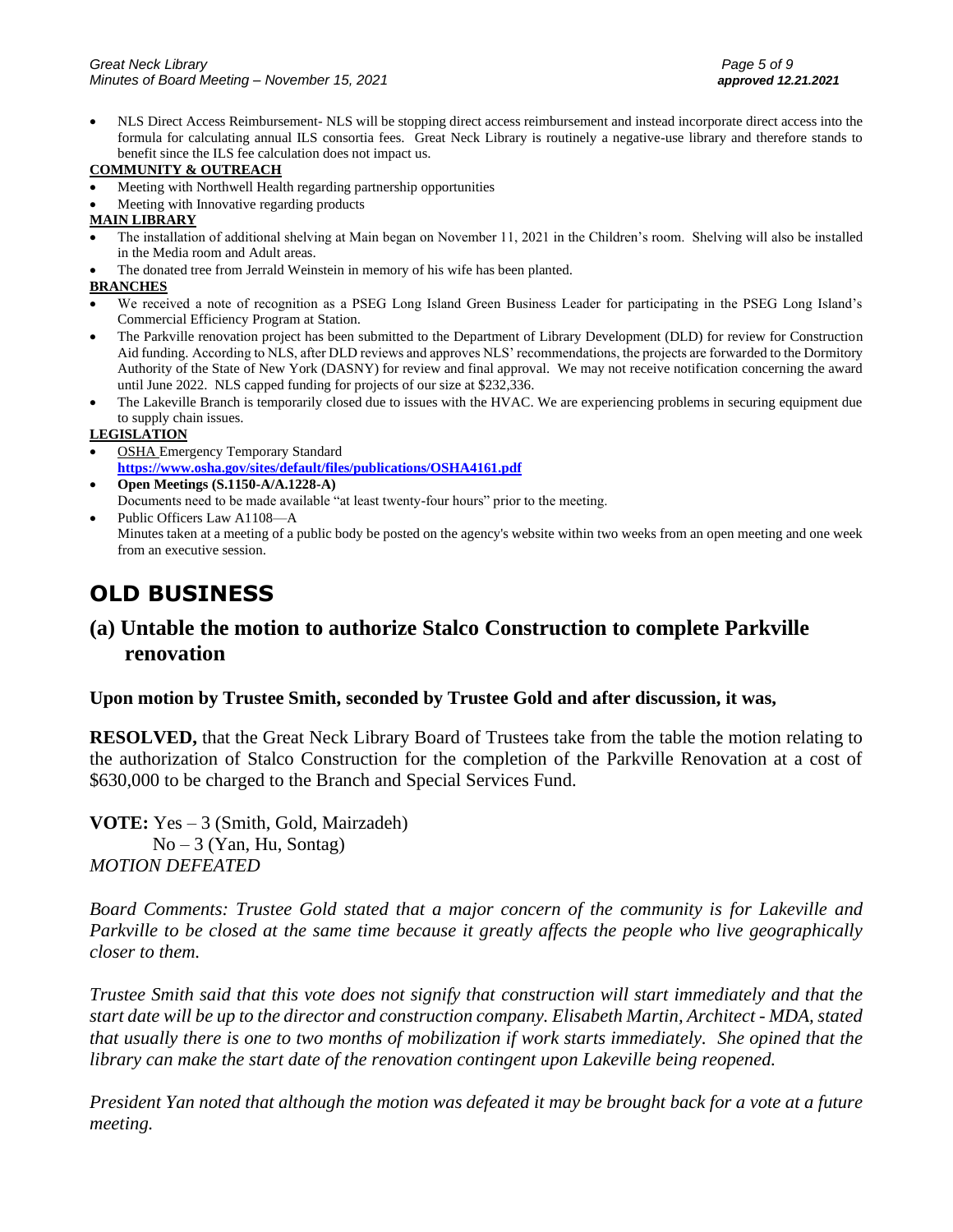*Trustee Smith added that this project has been in existence for about four to five years and the plans have been vetted by multiple boards. He clarified that this vote is just to put the contractor in place, who in turn will work with the library and architect to set a start date for the renovation and that there will be no tax increase resulting from this renovation.*

*President Yan expressed his, and all the trustees support for Parkville's renovation but noted other urgent matters that need to be addressed by Director Corcoran. He would like a strong, complete team in place to better support the director and move this renovation project forward.*

*Trustee Mairzadeh echoes President Yan's viewpoint and added that she wants Director Corcoran to be in a place where there is structure in her environment where she is in control to make decisions. She absolutely supports Parkville's renovation but feels that the timing is not right.*

*Trustee Hu said that all library locations are equally important but feels the process is corrupted. She has concerns over the pressure put on the trustees, including the sanctity of their executive sessions. Trustee Hu encouraged all to keep this tabled to be revisited at a future date as this contract can be signed at any time. She validated Ms. Schader's points from earlier and thinks its better to continue to receive and respond to the community's questions on the project. Tabling this also allows Director Corcoran more time to devote to the priorities of library which are staffing and the restoration of services with the COVID-19 reopening.*

*Trustee Smith said that he has confidence in the library staff and reiterated that all this vote does is give the director and architect permission to move forward.*

*Public Comment: M. DiCamillo – Looks forward to board voting to move this along. Station and Lakeville have been renovated but Parkville has still not happened. She hopes this will be expedited and if it doesn't move forward at this meeting expects it to be approved at the next.*

# **NEW BUSINESS**

## **(b) Appointment of Part Time Children's Librarian**

**Upon motion by Trustee Hu, seconded by Trustee Gold, it was,**

**RESOLVED,** that the Great Neck Library Board of Trustees approve the appointment of Serimatie Lakhnath to the position of Part Time Children's Librarian with a six-month probationary period, effective November 22, 2021, at an hourly rate of \$28.03. [Job Description/Posting attached]

**VOTE:** Yes – 6 (Yan, Hu, Smith, Gold, Sontag, Mairzadeh) *MOTION CARRIED UNANIMOUSLY* 

## **(c) Appointment of Part Time Children's Librarian**

## **Upon motion by Trustee Mairzadeh, seconded by Trustee Hu, it was,**

**RESOLVED,** that the Great Neck Library Board of Trustees approve the appointment of Christina Lorper to the position of Part Time Children's Librarian with a six-month probationary period, effective November 29, 2021, at an hourly rate of \$25.90. [Job Description/Posting attached]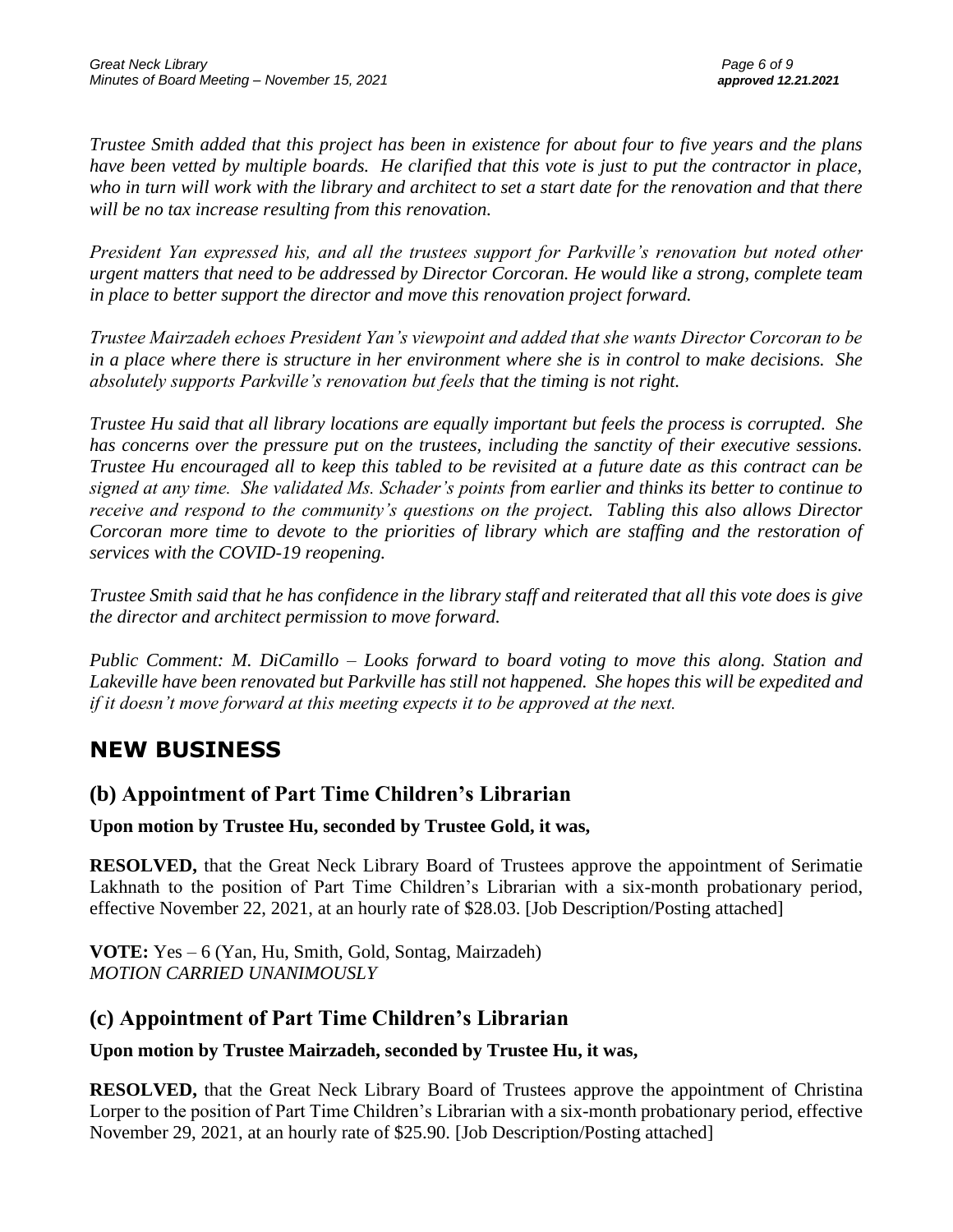**VOTE:** Yes – 6 (Yan, Hu, Smith, Gold, Sontag, Mairzadeh) *MOTION CARRIED UNANIMOUSLY* 

## **(d) Appointment of Part Time Reference Librarian**

### **Upon motion by Trustee Hu, seconded by Trustee Gold, it was,**

**RESOLVED,** that the Great Neck Library Board of Trustees approve the appointment of Ian Bloomfield to the position of Part Time Reference Librarian with a six-month probationary period, effective November 22, 2021, at an hourly rate of \$26.41. [Job Description/Posting attached]

**VOTE:** Yes – 6 (Yan, Hu, Smith, Gold, Sontag, Mairzadeh) *MOTION CARRIED UNANIMOUSLY* 

## **(e) Appointment of Part Time Reference Librarian**

#### **Upon motion by Trustee Hu, seconded by Trustee Gold, it was,**

**RESOLVED,** that the Great Neck Library Board of Trustees approve the appointment of Aaron Berkowitz to the position of Part Time Reference Librarian with a six-month probationary period, effective November 22, 2021, at an hourly rate of \$25.90. [Job Description/Posting attached]

**VOTE:** Yes – 6 (Yan, Hu, Smith, Gold, Sontag, Mairzadeh) *MOTION CARRIED UNANIMOUSLY* 

## **(f) Appointment of Part Time Circulation Clerk**

### **Upon motion by Trustee Hu, seconded by Trustee Gold, it was,**

**RESOLVED,** that the Great Neck Library Board of Trustees approve the appointment of Lizandra Fuentes to the position of Part Time Clerk with a six-month probationary period, effective November 29, 2021, at an hourly rate of \$15.07. [Job Description/Posting attached]

**VOTE:** Yes – 5 (Yan, Hu, Smith, Gold, Mairzadeh) Absent from Vote  $-1$  (Sontag) *MOTION CARRIED*

## **(g) Renew D & O and Flood Insurance**

### **Upon motion by Trustee Hu, seconded by Trustee Gold, it was,**

**RESOLVED,** that the Great Neck Library Board of Trustees renew its Directors & Officers & Employment Practices Liability, and Flood policies for the period November 28, 2021 through November 27, 2022 with Philadelphia Insurance Company and American Bankers Insurance Company, for a total of \$12,295.00 to be charged to the Property/Liability Insurance line of the Operating Budget.

**VOTE:** Yes – 6 (Yan, Hu, Smith, Gold, Sontag, Mairzadeh) *MOTION CARRIED UNANIMOUSLY*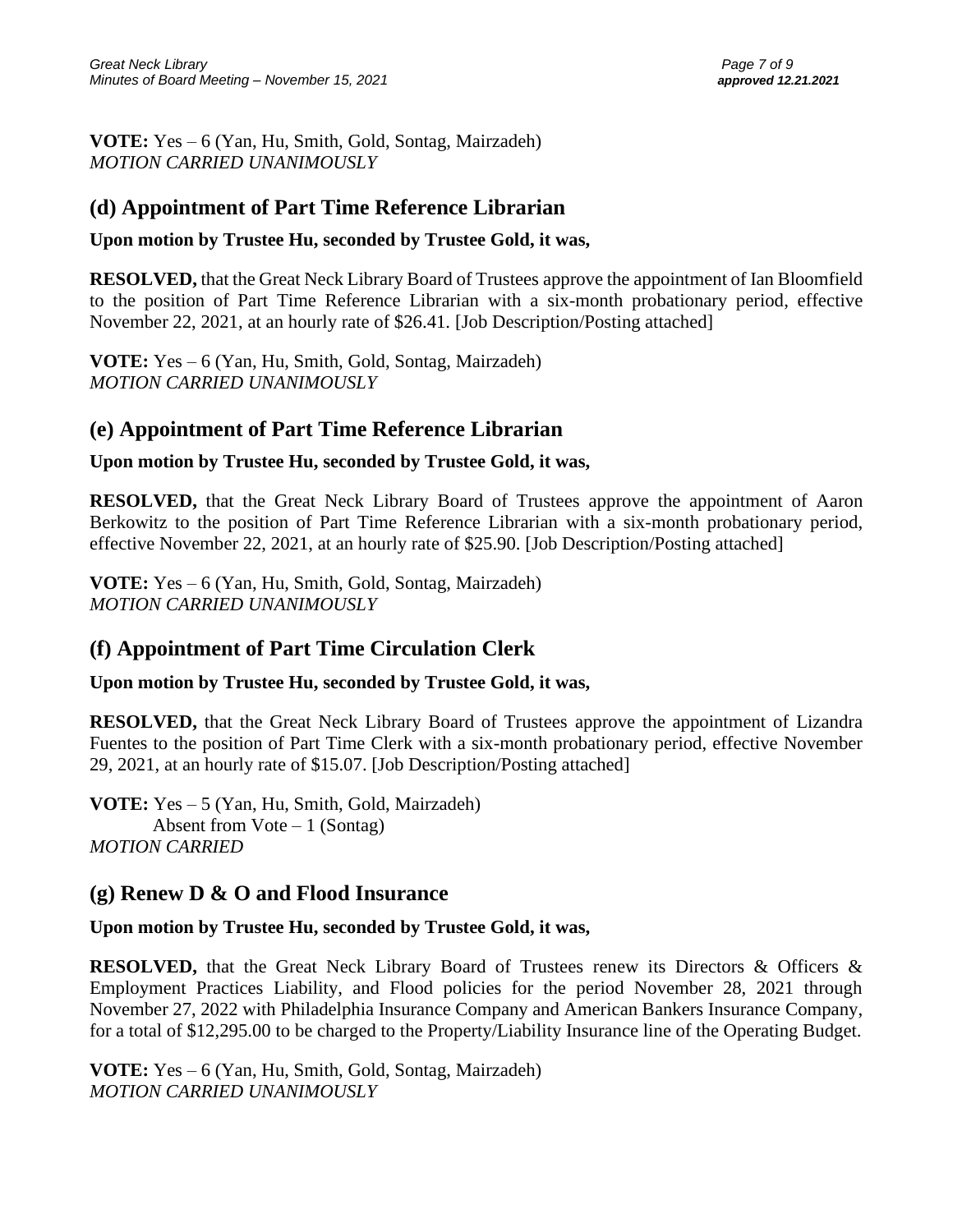## **(h) NLS Member Support Fee – 2022 and 2023**

## **Upon motion by Trustee Hu, seconded by Trustee Gold, it was,**

**RESOLVED,** that the Great Neck Library Board of Trustees approve the NLS Member Support fee for the year 2022, in the amount of \$51,715.00, and for the year 2023, in the amount of \$46,969.00, to come from the NLS Budget Line in the Operating Budget.

**VOTE:** Yes – 6 (Yan, Hu, Smith, Gold, Sontag, Mairzadeh) *MOTION CARRIED UNANIMOUSLY* 

# **CORRESPONDENCE**

A. Solomon letter

PSE&G letter

# **OPEN TIME**

M. Fuller – When will board put forward names to fill trustee vacancy?

Trustee Hu wonders if Lakeville's closure is being clearly communicated to the patrons. Director Corcoran said she will make sure more signage is put up and added that there is information on the library website and telephone system. She urged patrons who are having difficulty obtaining their material reach out to the library so that may be directed to another location.

# **DATE OF NEXT MEETING**

December 21, 2021 - Board Meeting

# **EXECUTIVE SESSION**

**Upon motion by Trustee Hu, seconded by Trustee Mairzadeh, it was,**

RESOLVED, that the Great Neck Library Board of Trustees enter into Executive Session for a discussion on personnel matters.

**VOTE:** Yes – 6 (Yan, Hu, Smith, Gold, Sontag, Mairzadeh) *MOTION CARRIED UNANIMOUSLY* 

### **Upon motion by Trustee Hu, seconded by Trustee Gold, it was,**

RESOLVED, that the Great Neck Library Board of Trustees exit Executive Session.

**VOTE:** Yes – 6 (Yan, Hu, Smith, Gold, Sontag, Mairzadeh) *MOTION CARRIED UNANIMOUSLY*

No action was taken in executive session.

The board reconvened at 8:23 p.m.